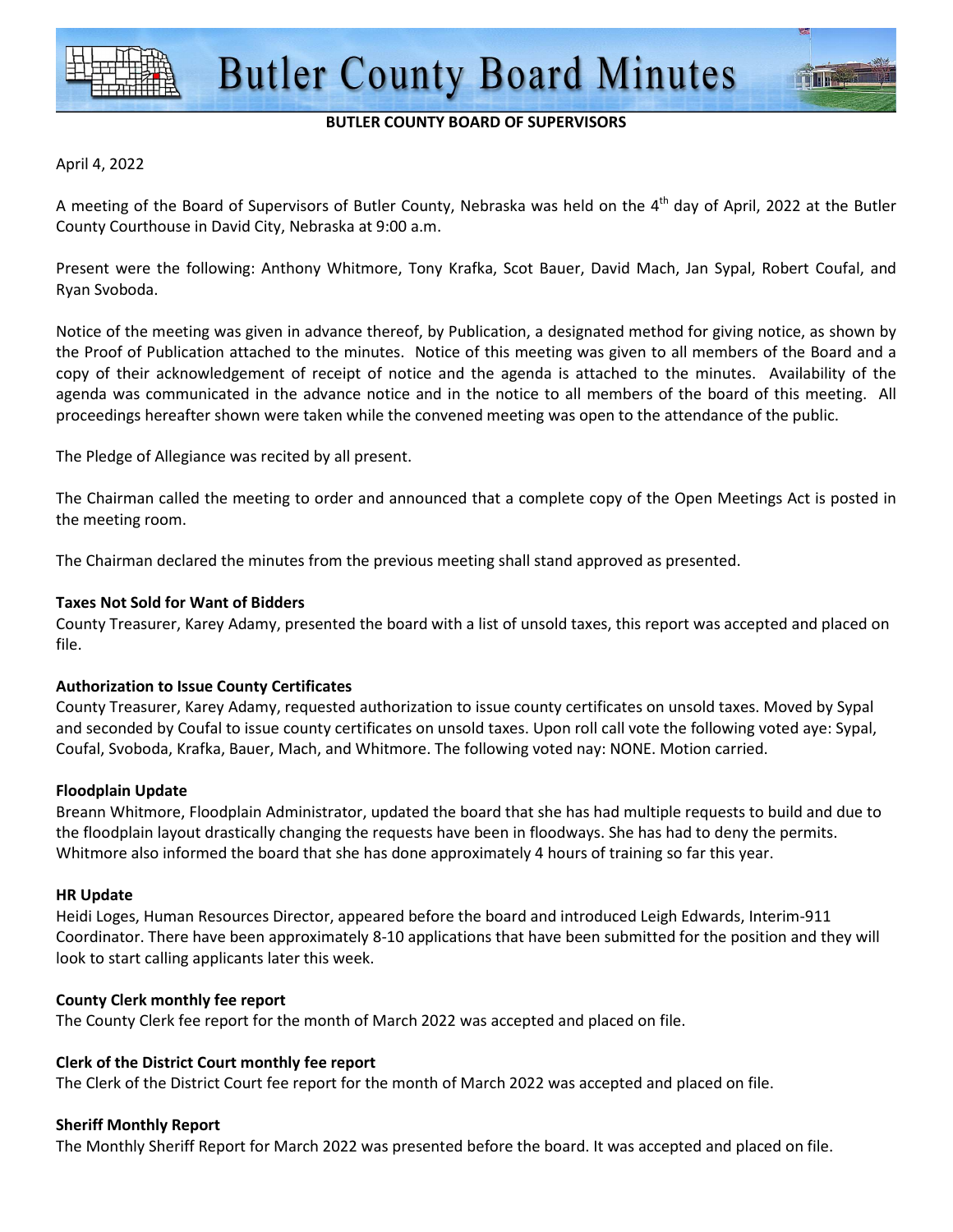# **Certificates of Service Presentation**

Chairman Whitmore presented Leigh Edwards with a Certificate of Service for 5 years of Service with Butler County. Whitmore also presented Tim Vrana with a Certificate of Service for 15 years of Service with Butler County.

# **Approval of Early payroll for Terminated Employees**

Moved by Mach and seconded by Svoboda to approve the early payroll for terminated employees. Upon roll call vote the following voted aye: Mach, Sypal, Coufal, Svoboda, Krafka, Bauer, and Whitmore. The following voted nay: NONE. Motion carried.

## **Discussion/Possible Action regarding Senior Center Claim to replenish petty cash due to unforeseen expense**

County Clerk, Stephanie Laska, explained that the Senior Center had an unexpected/unforeseen expenditure in the amount of \$318.57 that they had to pay for out of their petty cash which has a total balance of \$400. This expenditure ties up the majority of their petty cash and Senior Center Director, Diana McDonald, had asked if they could submit a claim early to replenish the petty cash. Moved by Coufal and seconded by Sypal to approve the claim as presented. Upon roll call vote the following voted aye: Coufal, Sypal, Mach, Bauer, Krafka, Svoboda, and Whitmore. The following voted nay: NONE. Motion carried.

# **Expenditures Report for July 1, 2021 through March 31, 2022**

The expenditure report for July 1, 2021 through March 31, 2022 was presented to the board. The report was accepted and placed on file.

## **Public hearing for the 1 & 6 Road Plan**

Moved by Mach and seconded by Bauer to open the public hearing for the 1 & 6 Road Plan at 9:16 a.m. Upon roll call vote the following voted aye: Mach, Bauer, Krafka, Svoboda, Coufal, Sypal, and Whitmore. The following voted nay: NONE. Motion carried.

Randy Isham, Highway Superintendent, explained the 1- & 6-year Road Plan to the board and presented a schedule along with estimates for bridges that need to be done in the near future.

Moved by Bauer and seconded by Mach to close the public hearing at 9:30 a.m. Upon roll call vote the following voted aye: Bauer, Mach, Sypal, Coufal, Svoboda, Krafka, and Whitmore. The following voted nay: NONE. Motion carried.

# **Discussion/Possible Action regarding a utility permit for Doug Romshek to tile drain into ditch on Road F just south of Road 43 on the west side of the road**

Moved by Krafka and seconded by Coufal to approve the utility permit as presented. Upon roll call vote the following voted aye: Krafka, Svoboda, Coufal, Sypal, Mach, Bauer, and Whitmore. The following voted nay: NONE. Motion carried.

# **Update on Roads**

Isham said after the rain this last week there were a few issues, however, they are hauling gravel to the trouble spots and getting them fixed. They are cleaning ditches along the landfill road. He mentioned again that if he could somehow get the money back into his budget for the reimbursement of culverts, that would help him out a lot. Laska said since the last meeting she spoke to the Seward County Clerk about their Road budget, and she said that when they bill for a culvert the money goes back into the Road Fund and adds to the net fund balance for the next year. Laska explained that is how it works in Butler County as well. Isham said that his budget is fine now, but when the gravel tickets start rolling in it will be close.

## **Correspondence**

Supervisor Krafka told the board that Chuck Hassebrook has been sending out letters to farmers in his area regarding purchasing Right of Ways for their solar panel project.